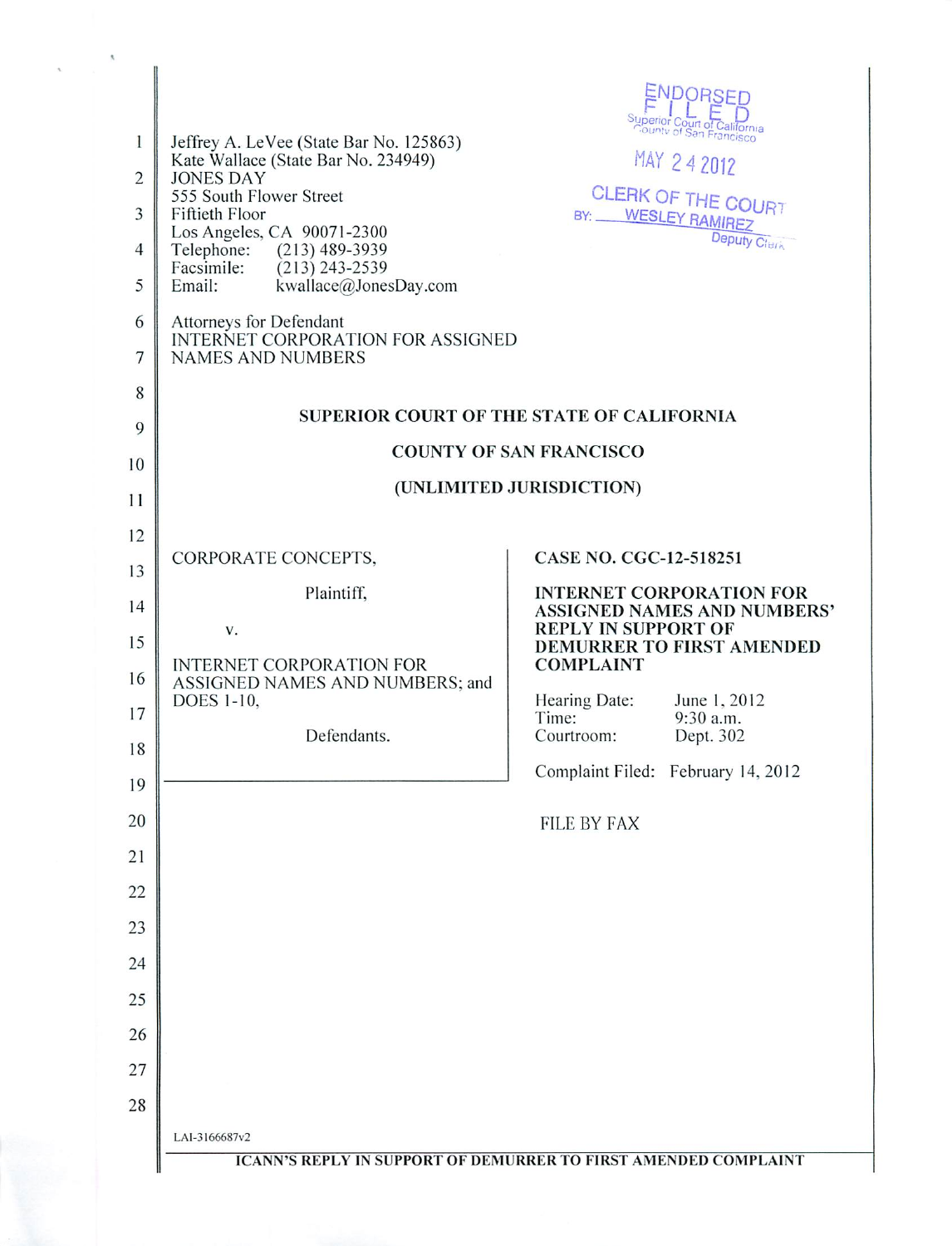| 1              |                |                 | <b>TABLE OF CONTENTS</b>                                                                                                                         |      |
|----------------|----------------|-----------------|--------------------------------------------------------------------------------------------------------------------------------------------------|------|
| $\overline{2}$ |                |                 |                                                                                                                                                  | Page |
| 3              | $\mathbf{I}$ . |                 |                                                                                                                                                  |      |
| $\overline{4}$ | II.            |                 |                                                                                                                                                  |      |
| 5              |                | $A_{\cdot}$     | Each Of Plaintiff's Claims Fails Because Plaintiff Cannot Establish That                                                                         |      |
| 6              |                |                 |                                                                                                                                                  |      |
| 7              |                | <b>B.</b>       | Plaintiff's First And Second Causes Of Action For Breach Of Contract Fail<br>As A Matter Of Law Because The Alleged Contract Is Too Uncertain  6 |      |
| 8              |                | $\mathcal{C}$ . | Plaintiff's Third Cause Of Action For Goods And Services Rendered Must<br>Be Dismissed For The Same Reasons Plaintiff's Breach Of Contract       |      |
| 9              |                | D.              | Plaintiff's Fourth Cause Of Action For Negligent Misrepresentation Fails                                                                         |      |
| 10             |                |                 | Because Plaintiff Has Not Sufficiently Alleged "Justifiable Reliance." 9                                                                         |      |
| 11<br>12       | III.           |                 |                                                                                                                                                  |      |
| 13             |                |                 |                                                                                                                                                  |      |
| 14             |                |                 |                                                                                                                                                  |      |
| 15             |                |                 |                                                                                                                                                  |      |
| 16             |                |                 |                                                                                                                                                  |      |
| 17             |                |                 |                                                                                                                                                  |      |
| 18             |                |                 |                                                                                                                                                  |      |
| 19             |                |                 |                                                                                                                                                  |      |
| 20             |                |                 |                                                                                                                                                  |      |
| 21             |                |                 |                                                                                                                                                  |      |
| 22             |                |                 |                                                                                                                                                  |      |
| 23             |                |                 |                                                                                                                                                  |      |
| 24             |                |                 |                                                                                                                                                  |      |
| 25             |                |                 |                                                                                                                                                  |      |
| 26             |                |                 |                                                                                                                                                  |      |
| 27             |                |                 |                                                                                                                                                  |      |
| 28             |                |                 |                                                                                                                                                  |      |
|                |                |                 | $\mathbf{i}$                                                                                                                                     |      |
|                |                |                 | <b>ICANN'S REPLY IN SUPPORT OF DEMURRER TO FIRST AMENDED COMPLAINT</b>                                                                           |      |

║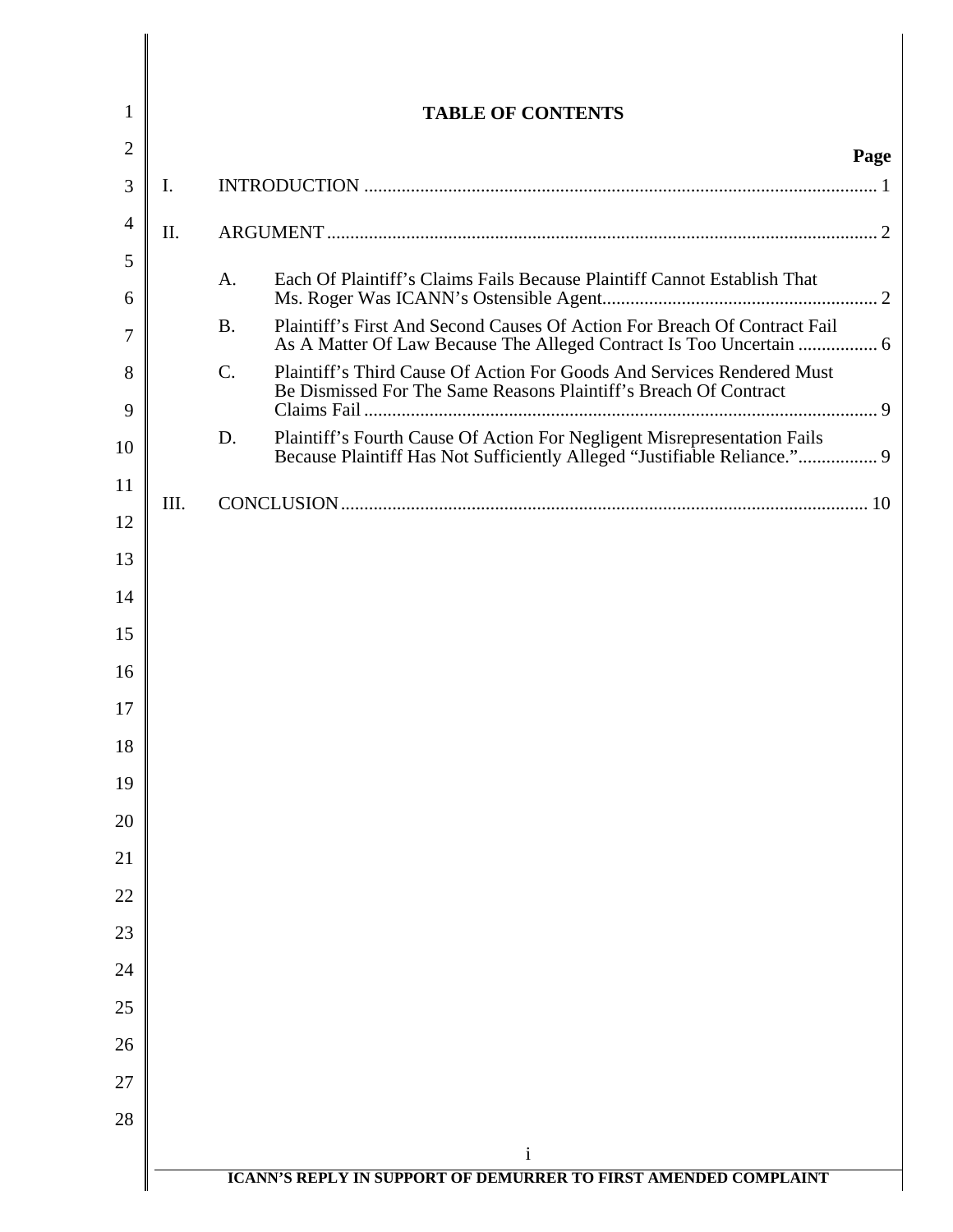| 1  |                                                          |
|----|----------------------------------------------------------|
|    | <b>TABLE OF AUTHORITIES</b>                              |
| 2  | Page                                                     |
| 3  | <b>CASES</b>                                             |
| 4  | Apollo Capital Fund, LLC v. Roth Capital Partners, LLC   |
| 5  |                                                          |
| 6  | Barnett v. Fireman's Fund Ins. Co.                       |
| 7  |                                                          |
| 8  | Blank v. Kirwan                                          |
| 9  |                                                          |
| 10 | Hillman v. Sutter Cmty. Hosp.                            |
| 11 | India Paint & Lacquer Co. v. United Steel Products Corp. |
| 12 |                                                          |
| 13 | Kaplan v. Coldwell Banker Residential Affiliates, Inc.   |
| 14 |                                                          |
| 15 | Leavens v. Pinkham & McKevitt                            |
| 16 | Lindsay-Field v. Friendly                                |
| 17 |                                                          |
| 18 | McMurray v. Pacific Ready-Cut Homes, Inc.                |
| 19 |                                                          |
| 20 | Parsons v. Bristol Development Co.                       |
| 21 | Preis v. American Indemnity Co.                          |
| 22 |                                                          |
| 23 | <b>SKF Farms v. Superior Court</b>                       |
| 24 |                                                          |
| 25 | Vaillette v. Fireman's Fund Insurance Co.                |
| 26 |                                                          |
| 27 |                                                          |
| 28 |                                                          |
|    | ii                                                       |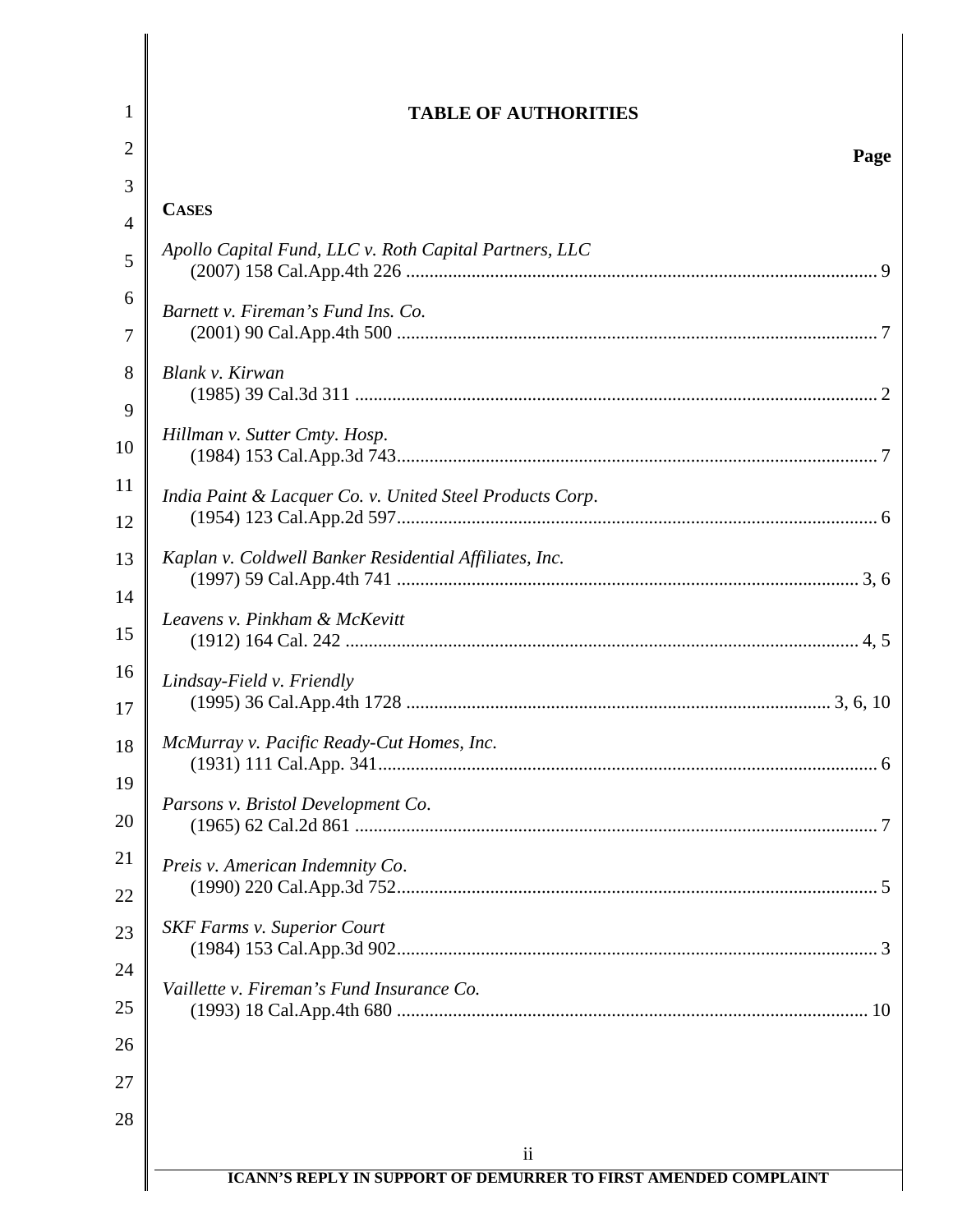| $\mathbf{1}$   | <b>TABLE OF AUTHORITIES</b>                                            |
|----------------|------------------------------------------------------------------------|
| $\overline{2}$ | (continued)<br>Page                                                    |
| 3              | Weddington Productions, Inc. v. Flick                                  |
| 4              |                                                                        |
| 5              | Wickham v. Southland Corp.                                             |
| 6<br>7         | Zumbrun v. Univ. of Southern Cal.                                      |
| 8              | <b>STATUTES</b>                                                        |
| 9              |                                                                        |
| 10             |                                                                        |
| 11             | <b>OTHER AUTHORITIES</b>                                               |
| 12             |                                                                        |
| 13             |                                                                        |
| 14             |                                                                        |
| 15             |                                                                        |
| 16             |                                                                        |
| 17             |                                                                        |
| 18             |                                                                        |
| 19             |                                                                        |
| 20             |                                                                        |
| 21             |                                                                        |
| 22             |                                                                        |
| 23<br>24       |                                                                        |
| 25             |                                                                        |
| 26             |                                                                        |
| 27             |                                                                        |
| 28             |                                                                        |
|                | iii                                                                    |
|                | <b>ICANN'S REPLY IN SUPPORT OF DEMURRER TO FIRST AMENDED COMPLAINT</b> |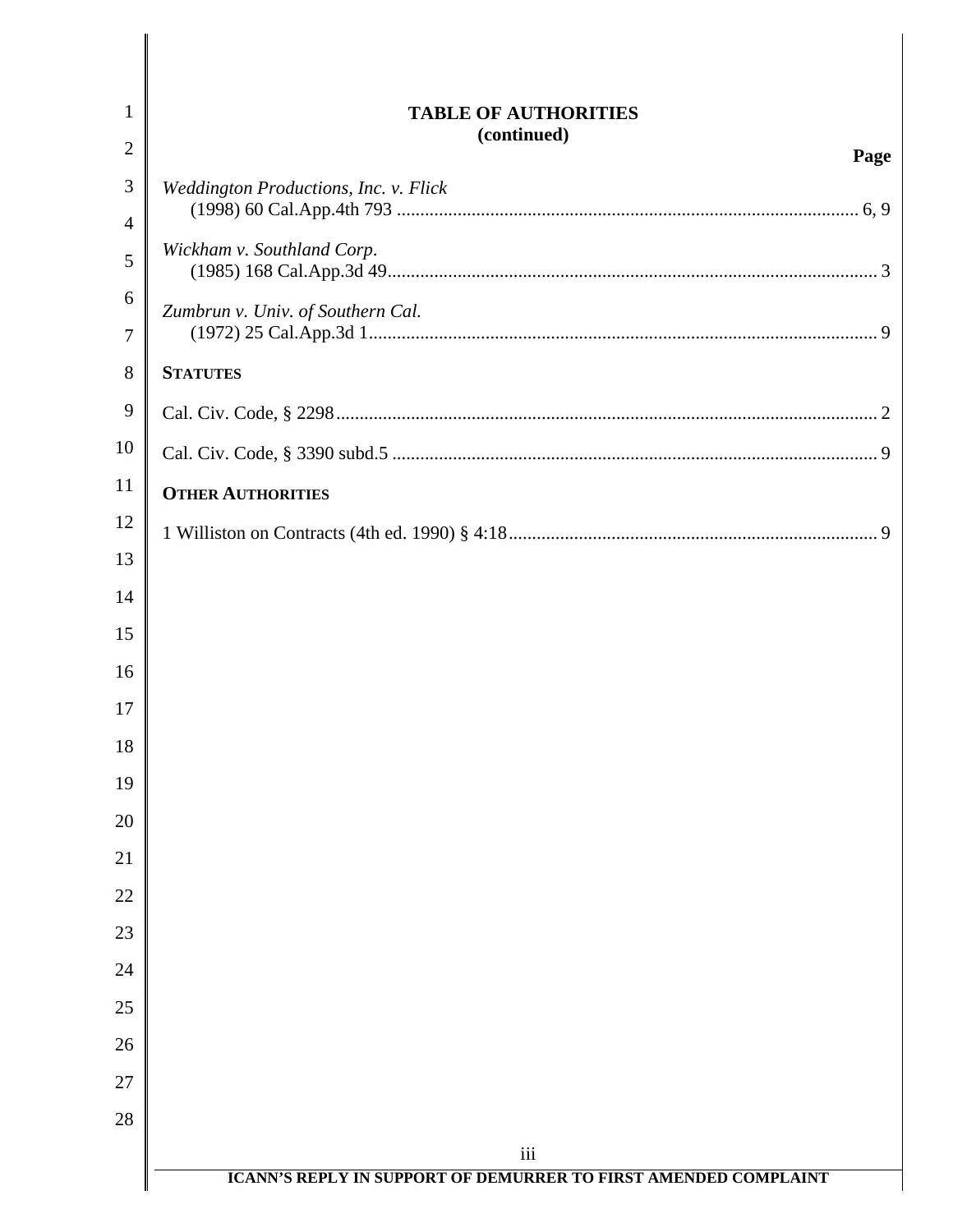1

2

3

4

5

## **I. INTRODUCTION**

As ICANN explained in its demurrer, the entire premise of Plaintiff's action for breach of contract and associated causes of action is fundamentally flawed. Because the First Amended Complaint ("FAC") demonstrates on its face that the factual and legal allegations do not state a cause of action, the demurrer should be granted with prejudice.

6 7 8 9 10 11 First, Plaintiff tries to create a contract out of a series of communications not with ICANN, but with a third party representing a different organization (not ICANN). Noticeably absent from the FAC, however, are <u>any</u> facts suggesting that ICANN, the alleged principal, undertook any conduct or made any representations to Plaintiff that would reasonably cause Plaintiff to believe that ICANN had authorized this third party "agent" to contract on ICANN's behalf. This is fatal to each of Plaintiff's claims.

12 13 14 Second, Plaintiff has failed to allege facts sufficient to identify the elements of the socalled "contract," including the performance allegedly promised by Plaintiff. Because the terms of the contract are not reasonably certain, Plaintiff's breach of contract claims fail.

15 16 17 18 19 20 21 22 23 24 25 26 27 28 LAI-3166687v2 Third, because Plaintiff's Third Cause of Action, a common count for goods and services rendered, is premised on the same facts and seeks the same recovery demanded in Plaintiff's breach of contract claims, it must be dismissed for the same reasons that the contract claims fail. Finally, because Plaintiff has not alleged facts sufficient to establish that Plaintiff's reliance on ICANN's "agent's" alleged representations was justified—as there was no representation or conduct by ICANN confirming this agent's authority to act on ICANN's behalf—Plaintiff's Fourth Cause of Action for negligent misrepresentation must be dismissed. Unable to refute those points, Plaintiff: (i) simply ignores most of the arguments set forth in ICANN's demurrer; (ii) abandons and/or misconstrues the actual allegations in the FAC; (iii) manufactures a novel—and unsupported—theory that ICANN's silence in response to a passing remark in a single email is sufficient to create an ostensible agency and justifiable reliance; and (iv) ignores binding precedent establishing that here the Court may, as a matter of law, determine whether the contract is sufficiently certain to sustain a cause of action for breach. For the reasons explained below, all of Plaintiff's counter arguments fail. ICANN's demurrer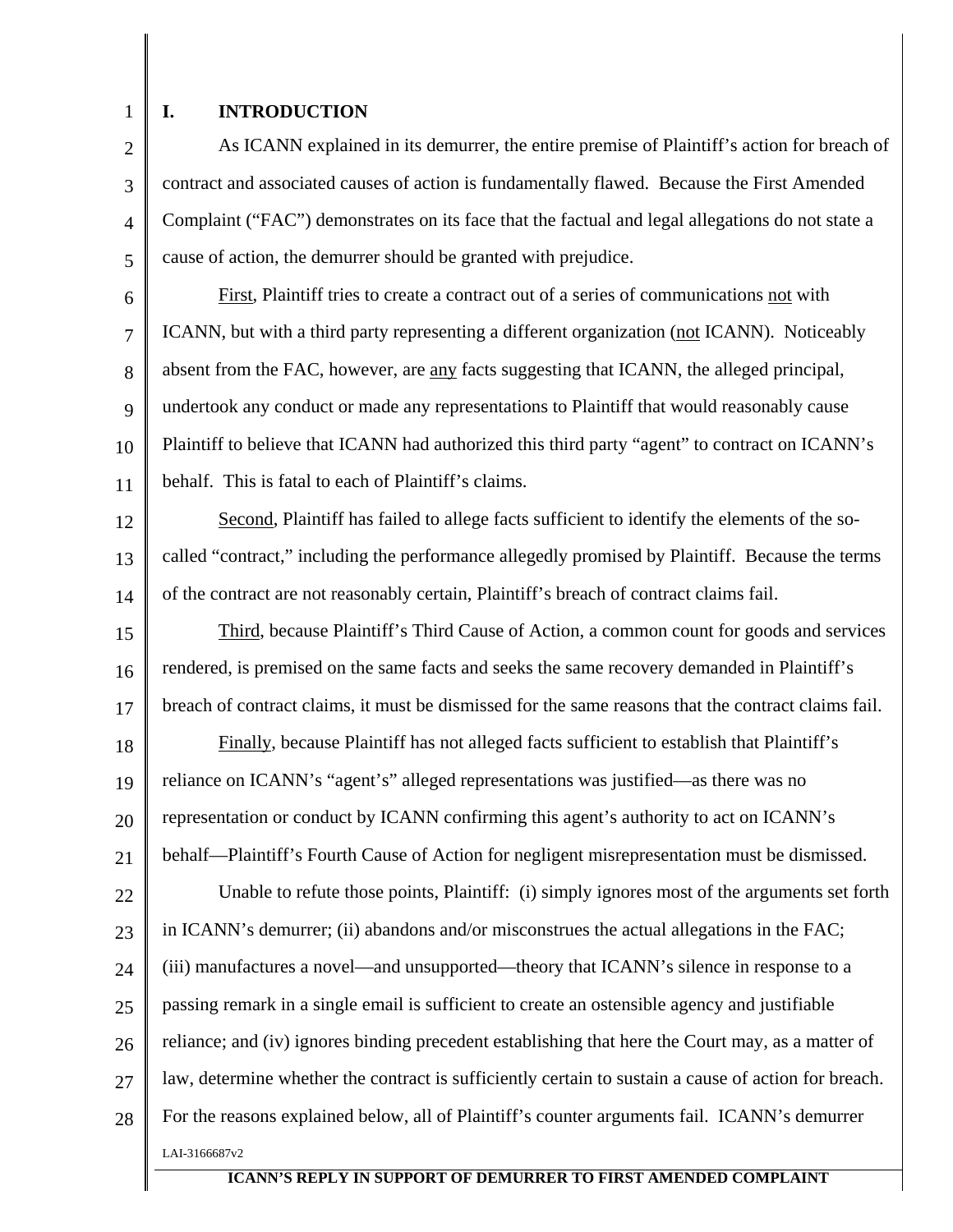<span id="page-5-0"></span>1 2

3

should be granted with prejudice.

# **II. ARGUMENT**

4 5 6 7 8 9 10 11 12 13 14 15 16 17 18 19 20 21 22 23 24 25 26 27 28 **Roger Was ICANN's Ostensible Agent.**  To survive demurrer, Plaintiff must allege facts sufficient to establish that Ms. Roger who is the Vice Chair of SF Bay ISOC and not an ICANN employee—was ICANN's ostensible agent authorized to contract on ICANN's behalf.<sup>[1](#page-5-1)</sup> As set forth herein, Plaintiff has failed to meet its burden; consequently, Plaintiff's FAC should be dismissed in its entirety. As an initial matter, Plaintiff's claim that its conclusory, unsubstantiated allegation that "Ms. Roger was ICANN's agent" is sufficient to establish an agency relationship is easily dispatched. (Opp. at p. 2.) The court does not assume the truth of "contentions, deductions, or conclusions of fact or law" on demurrer. (*Blank v. Kirwan* (1985) 39 Cal.3d 311, 318.) Perhaps recognizing as much, Plaintiff then proffers the following four "facts" which Plaintiff claims support a finding of ostensible agency: • "On November 21, 2010, Annalisa Roger identified herself to Plaintiff as ICANN's agent for purposes of planning the San Francisco event." (citing FAC ¶ 8); • "On December 4, 2010, Ms. Roger told Plaintiff that Corporate Concepts was hired to plan the event." (citing FAC  $\P$  10); • "On December 8, 2010, Ms. Roger emailed Plaintiff, stating 'ICANN has asked the San Francisco Bay Internet Society to organize the March 16th GALA dinner. We are working with our event planner called Corporate Concepts." (citing FAC  $\P$  11)<sup>[2](#page-5-2)</sup>; and • "The December 8, 2010 email was copied to ICANN's Senior Director, Meeting and Language Services." (citing FAC ¶ 11.) <u>1</u> <sup>1</sup> An agency is either actual or ostensible. (Cal. Civ. Code,  $\S$  2298.) In its opposition to ICANN's demurrer, Plaintiff did not refute ICANN's position that Plaintiff has not alleged an actual agency relationship.  $2$  There actually is no such allegation in the FAC that Ms. Roger stated "ICANN has asked the San Francisco Bay Internet Society to organize the March 16th GALA dinner." (*See* FAC ¶ 11.) Regardless, even if the allegation is in the FAC, it still would not be sufficient to help the FAC withstand demurrer for the reasons explained herein.

**A. Each Of Plaintiff's Claims Fails Because Plaintiff Cannot Establish That Ms.** 

<span id="page-5-2"></span><span id="page-5-1"></span>LAI-3166687v2 2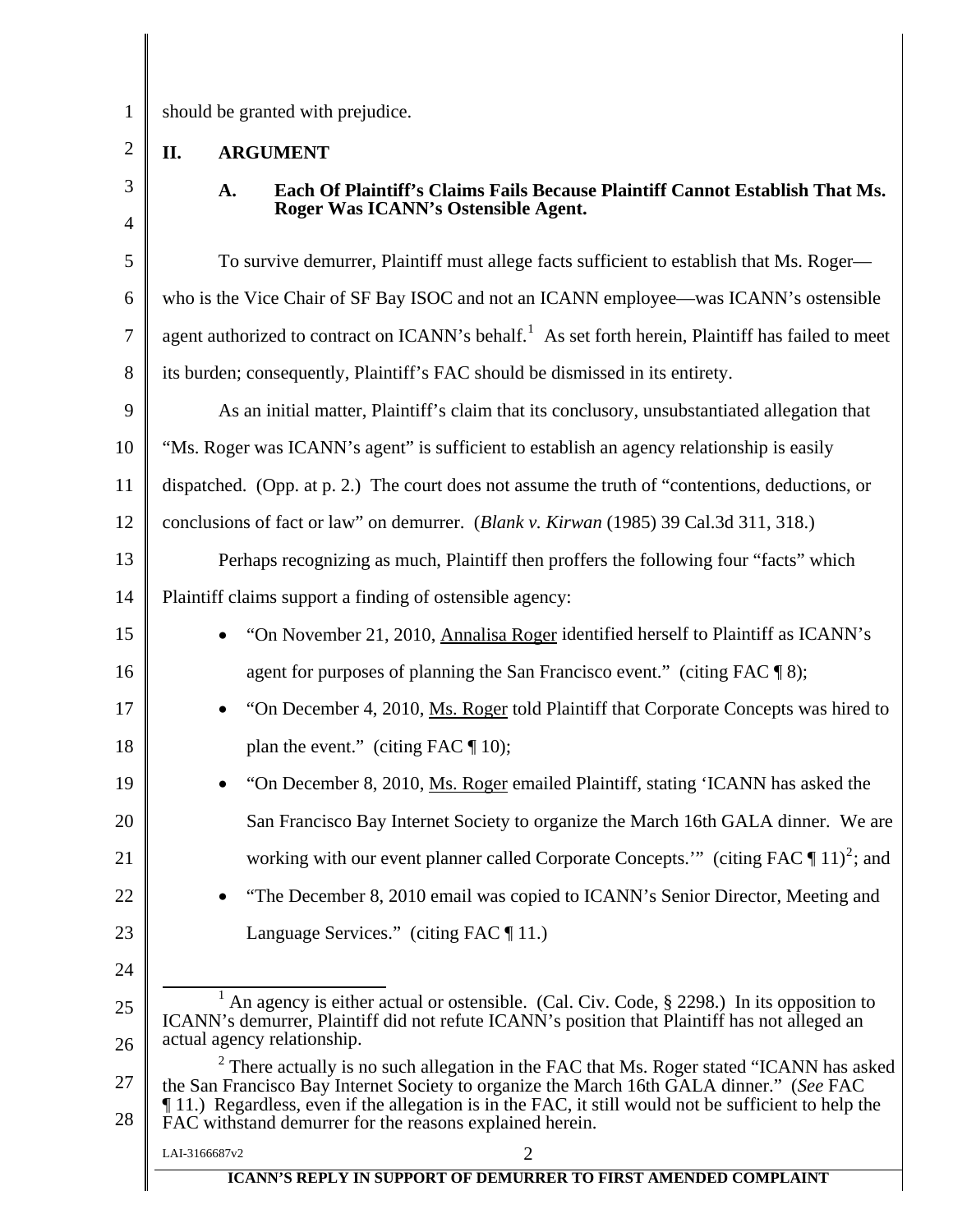<span id="page-6-3"></span><span id="page-6-2"></span><span id="page-6-1"></span><span id="page-6-0"></span>

| 1              | (Opp. at p. 3, emphasis added.) <sup>3</sup> The first three "facts" establish only that Ms. Roger (the                                                                                                                                                                                   |
|----------------|-------------------------------------------------------------------------------------------------------------------------------------------------------------------------------------------------------------------------------------------------------------------------------------------|
| $\overline{2}$ | purported agent)—not ICANN—made statements to Plaintiff that Plaintiff claims showed the                                                                                                                                                                                                  |
| 3              | existence of an agency relationship. But, as ICANN explained in its demurrer (Demurrer at pp. 4-                                                                                                                                                                                          |
| 4              | 6) and as undisputed by Plaintiff, representations by the purported agent alone are not sufficient.                                                                                                                                                                                       |
| 5              | The law is clear that "[o]stensible authority of an agent cannot be based on the agent's conduct                                                                                                                                                                                          |
| 6              | alone; there must be evidence of conduct by the principal which causes a third party reasonably to                                                                                                                                                                                        |
| 7              | believe the agent has authority." (Lindsay-Field v. Friendly (1995) 36 Cal.App.4th 1728, 1734,                                                                                                                                                                                            |
| 8              | emphasis added; see also Kaplan v. Coldwell Banker Residential Affiliates, Inc. (1997) 59                                                                                                                                                                                                 |
| 9              | Cal.App.4th 741, 747 ["The ostensible authority of an agent cannot be based solely upon the                                                                                                                                                                                               |
| 10             | agent's conduct."].) Plaintiff does not (and cannot) allege that any ICANN employee or                                                                                                                                                                                                    |
| 11             | representative ever made a representation to Plaintiff; Plaintiff's allegations concerning                                                                                                                                                                                                |
| 12             | statements made by Ms. Roger to Plaintiff do not support a finding that Ms. Roger was ICANN's                                                                                                                                                                                             |
| 13             | ostensible agent. <sup>4</sup>                                                                                                                                                                                                                                                            |
| 14             | The fourth "fact" asserted by Plaintiff is likewise insufficient to establish an ostensible                                                                                                                                                                                               |
| 15             | agency relationship between ICANN and Ms. Roger. <sup>5</sup> Plaintiff asserts that ICANN was copied                                                                                                                                                                                     |
| 16             | on a December 8, 2010 email from Ms. Roger to Plaintiff where Ms. Roger referred to Plaintiff as                                                                                                                                                                                          |
| 17             | "our event planner." (Opp. at p. 3, citing FAC [11.) Plaintiff argues that ICANN's "silence in                                                                                                                                                                                            |
| 18             |                                                                                                                                                                                                                                                                                           |
| 19             | <sup>3</sup> Plaintiff incorrectly states that "Defendant conveniently ignores" these facts. (Opp. at p.<br>3.) ICANN, however, expressly addressed in its demurrer the insufficiency of these "facts" that<br>Plaintiff argues established ostensible agency. (See Demurrer at pp. 5-6.) |
| 20             | <sup>4</sup> For purposes of ICANN's demurrer, whether Ms. Roger made the alleged<br>representations to Plaintiff is not in conflict. Instead, the issue is whether the statements of the                                                                                                 |
| 21             | purported agent alone are sufficient to support the existence of ostensible agency. As such, the<br>Court may make an agency determination here as a matter of law. (Wickham v. Southland Corp.                                                                                           |
| 22             | (1985) 168 Cal. App. 3d 49, 55 [An agency determination may be made as a matter of law "when<br>the essential facts are not in conflict".)                                                                                                                                                |
| 23             | $5$ As noted, the "fact" as represented in Plaintiff's opposition brief is not supported by the                                                                                                                                                                                           |
| 24             | FAC. Paragraph 11 in the FAC states in its entirety: "Four days later, Ms. Roger confirmed<br>Corporate Concepts' status as 'our event planner' in an email that was copied to ICANN." (FAC                                                                                               |
| 25             | 11.) There is no allegation (as represented by Plaintiff in its opposition brief) that the email also<br>included language that "ICANN has asked the San Francisco Bay Internet Society to organize the                                                                                   |
| 26             | March 16th GALA dinner. We are working with our event planner called Corporate Concepts."<br>Plaintiff cannot offer new facts in its opposition brief. (SKF Farms v. Superior Court (1984) 153                                                                                            |
| 27<br>28       | Cal.App.3d 902, 905 ["A demurrer tests the pleadings alone and not the evidence or other<br>extrinsic matters."].) Regardless, even if the allegation were included in an FAC, it still would<br>not be sufficient to help the FAC withstand demurrer for the reasons explained herein.   |
|                | 3<br>LAI-3166687v2                                                                                                                                                                                                                                                                        |
|                | <b>ICANN'S REPLY IN SUPPORT OF DEMURRER TO FIRST AMENDED COMPLAINT</b>                                                                                                                                                                                                                    |

I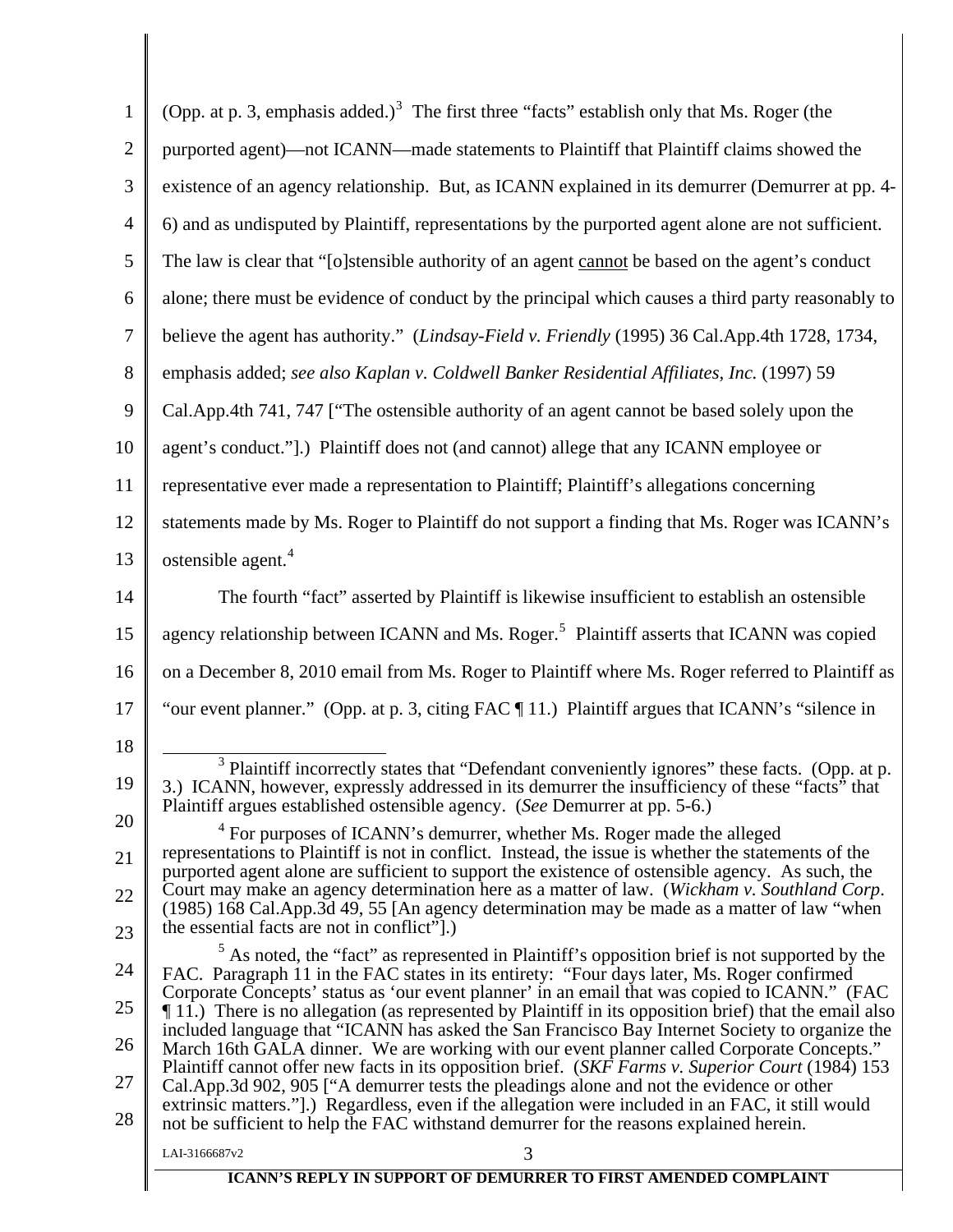response to Ms. Roger's December 8, 2010 email . . . is sufficient to establish an ostensible agency." (Opp. at pp. 3-4.) Plaintiff is wrong.

<span id="page-7-0"></span>1

2

3 4 5 6 7 8 9 10 11 First, a single passing reference to "our event planner" without any further articulation as to the context, particularly where the email was not directed to  $ICANN$ ,  $6$  is not sufficient to put ICANN on notice that Ms. Roger was holding herself out as ICANN's agent and entering into a contract purportedly on ICANN's behalf. Moreover, given that Ms. Roger was employed by SF Bay ISOC—not ICANN—it would be reasonable for ICANN to understand that the "our" Ms. Roger referenced was SF Bay ISOC, not ICANN, which would not necessitate any response by ICANN. (*See* Opp. at p. 3, citing FAC ¶ 11 ["ICANN has asked the San Francisco Bay Internet Society to organize the March 16th GALA dinner. We are working with our event planner called Corporate Concepts."], emphasis added.)

12 13 14 15 16 Second, the notion that an ostensible agency may be supported by the silence of the principal generally is reserved for cases where the parties do not dispute the existence of an actual agency relationship, and where the court considers the question of whether the agent acted beyond the scope of his authorized authority. Plaintiff relies on two such cases, each of which are entirely inapposite here.

<span id="page-7-1"></span>17 18 19 20 21 22 23 24 25 26 27 28 LAI-3166687v2  $4$ In *Leavens v. Pinkham & McKevitt* (1912) 164 Cal. 242, the defendant principal operated a fruit packing house and employed an agent who entered into numerous contracts on behalf of his principal to purchase oranges, lemons and grapefruits from local farmers. The agent's status as an actual agent authorized to do so (for that year) was undisputed. (*Id*. at p. 244 [describing as "not questioned" that the agent was "an agent of defendant for certain purposes"].) The following year, unbeknownst to the farmers, the principal withdrew the agent's authority to purchase oranges and lemons and instructed the agent not to pay more than a specified price for grapefruit. The agent ignored the principal's instructions and agreed—purportedly on behalf of his principal—to purchase oranges and lemons, as well as grapefruit at a price in excess of his authority. The *Leavens* court held that the contracts were enforceable against the principal, reasoning that the agent was the manager employed in the principal's packing house, drove an 6  $6$  As alleged in the FAC, ICANN was merely "copied" on the email. (FAC  $\P$  11.)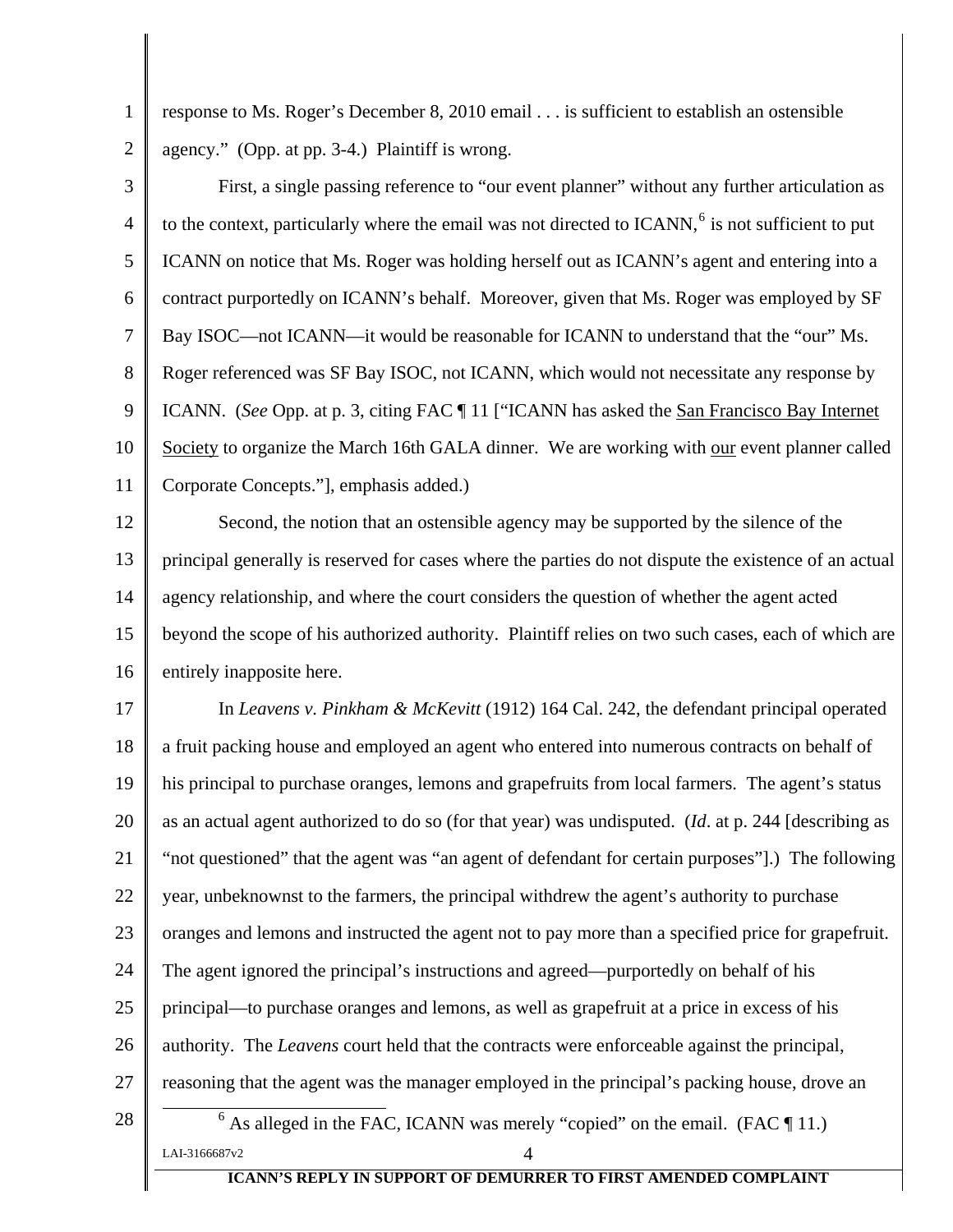<span id="page-8-0"></span>1 2 3 4 5 6 automobile on which was printed "[Agent's name], Manager for [Principal]", and had in his possession printed forms of contract for purchase by defendant of citrus fruits, with defendant's name printed thereon. (*Id*. at pp. 246-247.) The court's holding, therefore, was limited to the issue of ostensible authority in the context of an actual agent who exceeded his authority. (*Id*. at pp. 247-248.) The *Leavens* court did not state that the silence of the purported principal creates agency where it did not exist before.

7 8 9 10 11 12 Similarly, in *Preis v. American Indemnity Co*. (1990) 220 Cal.App.3d 752, the existence of an actual agency was "uncontroverted." (*Id*. at p. 762.) There, the principal (an insurance company) gave certificates of insurance to an insurance agency and allowed for the issuance of those certificates on behalf of the principal. The court concluded that the agent's use of the insurance certificates that bore the principal's name and logo was evidence of ostensible authority for the broker/agent to write an amendment onto the insurance certificates. (*Ibid*.)

13 14 15 16 17 18 19 20 21 22 23 Neither case aids Plaintiff here. Plaintiff does not allege that Ms. Roger was ICANN's actual agent, nor does Plaintiff allege that Ms. Roger was an actual agent acting beyond her authority. Because both *Leavens* and *Preis* addressed ostensible authority in the context of an actual agent who exceeded his authority, neither case supports Plaintiff's contention that ICANN's silence in response to the December 8, 2010 email can create an agency relationship where none previously existed. This follows the reasoning of the courts in both *Leavens* and *Preis*, where the principals were held liable for the conduct of their agents because the principals were "silent" despite having specific knowledge that the agents were holding themselves out as clothed in certain authority. The specific knowledge was in part derived from the principals' provision of form contracts, printed with the principals' names, to the agents, which allowed the agents to contract on the principals' behalf.

24 25 26 27 28  $LAI-3166687v2$  5 Here, unlike in *Leavens* and *Preis*, Plaintiff did not plead—nor can it—that ICANN or Ms. Roger gave Plaintiff any form of contract on ICANN's paper, or any other document from ICANN that identified Ms. Roger as having authority to contract on ICANN's behalf. In fact, there are no allegations in the FAC that ICANN—as opposed to Ms. Roger—took any action that led Plaintiff to reasonably believe that Ms. Roger was acting on ICANN's behalf. This is fatal to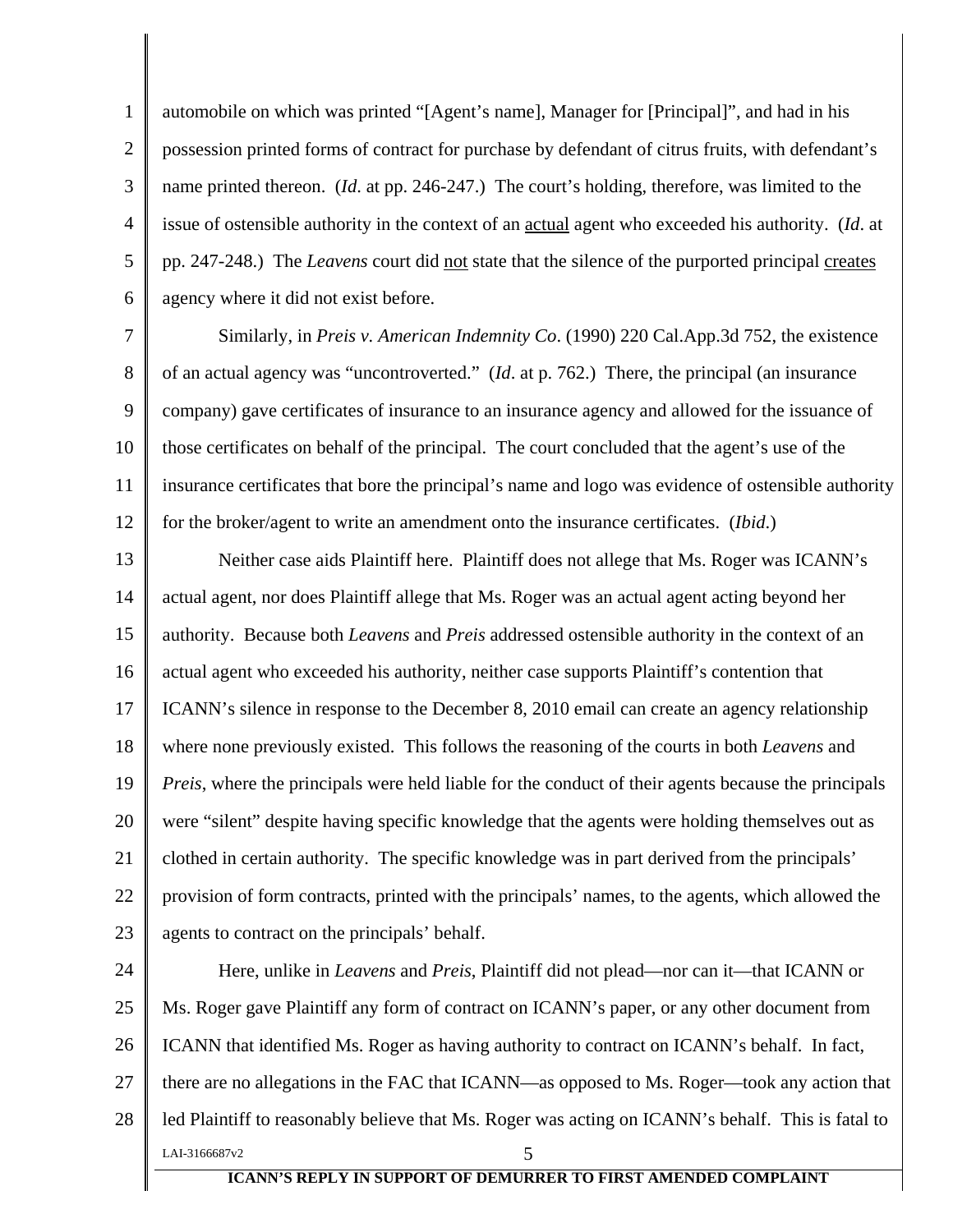<span id="page-9-0"></span>

| 1              | each of Plaintiff's claims. (Kaplan, supra, 59 Cal.App.4th at p. 747; Lindsay-Field, supra, 36       |
|----------------|------------------------------------------------------------------------------------------------------|
| $\overline{2}$ | Cal.App.4th at p. 1734; McMurray v. Pacific Ready-Cut Homes, Inc. (1931) 111 Cal.App. 341,           |
| 3              | 343 ["T]he third person must believe that the agent possessed the authority assumed, and [] this     |
| 4              | belief must have arisen by reason of the acts and declaration of the principal, recognizing the      |
| 5              | authority of the agent in similar previous transactions.".)                                          |
| 6              | Finally, Plaintiff references the fact that Plaintiff forwarded ICANN an (unsolicited)               |
| 7              | invoice on January 6, 2011. (Opp. at p. 3.) Plaintiff fails, however, to refute established          |
| 8              | precedent, cited in ICANN's demurrer (Demurrer at p. 6, fn. 4), that an invoice does not, absent     |
| 9              | further evidence of an agreement, establish the existence of an agency relationship or a contract.   |
| 10             | (India Paint & Lacquer Co. v. United Steel Products Corp. (1954) 123 Cal.App.2d 597, 607             |
| 11             | ["The prevailing rule is that an invoice, standing alone, is not a contract."].) Stated differently, |
| 12             | simply sending a company a bill does not make the company liable to pay the bill.                    |
| 13             | At the end of the day, Plaintiff cannot establish that its belief in the purported agency            |
| 14             | relationship was generated by some act or negligence of ICANN. Plaintiff therefore cannot            |
| 15             | establish that either Ms. Roger or SF Bay ISOC was ICANN's ostensible agent as a matter of law.      |
| 16             | As such, ICANN's demurrer to each cause of action should be granted, without leave to amend.         |
| 17             | <b>B.</b><br><b>Plaintiff's First And Second Causes Of Action For Breach Of Contract Fail</b>        |
| 18             | As A Matter Of Law Because The Alleged Contract Is Too Uncertain.                                    |
| 19             | Even if ICANN authorized Ms. Roger or SF Bay ISOC to contract with Plaintiff on                      |
| 20             | ICANN's behalf (which it did not), Plaintiff's First and Second Causes of Action for breach of       |
| 21             | contract fail as a matter of law because Plaintiff has not alleged facts sufficient to support the   |
| 22             | existence of a valid contract. As set forth in ICANN's demurrer and as undisputed by Plaintiff, a    |
| 23             | valid contract requires an offer, acceptance and consideration. An offer must be sufficiently        |
| 24             | definite, or must call for such definite terms in the acceptance, that the performance promised is   |
| 25             | reasonably certain. (Weddington Productions, Inc. v. Flick (1998) 60 Cal.App.4th 793, 811 ["A        |
| 26             | proposal 'cannot be accepted so as to form a contract unless the terms of the contract are           |
| 27             | reasonably certain The terms of a contract are reasonably certain if they provide a basis for        |
| 28             | determining the existence of a breach and for giving an appropriate remedy.""], citation omitted.)   |
|                | LAI-3166687v2<br>6                                                                                   |
|                | <b>ICANN'S REPLY IN SUPPORT OF DEMURRER TO FIRST AMENDED COMPLAINT</b>                               |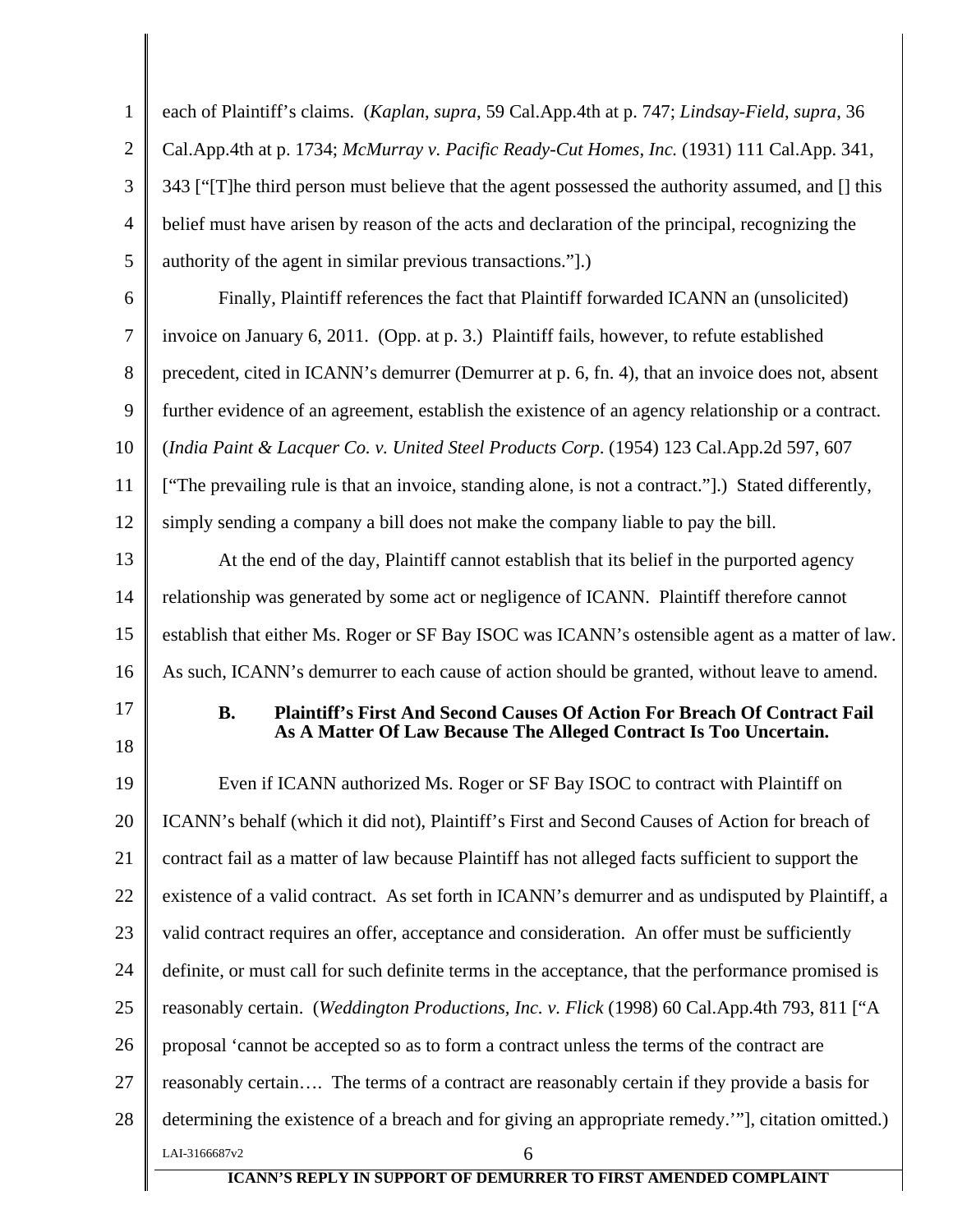<span id="page-10-1"></span><span id="page-10-0"></span>

| $\mathbf{1}$   | Here, Plaintiff has failed to allege facts sufficient to identify the elements of the so-called                                                                                                          |  |  |
|----------------|----------------------------------------------------------------------------------------------------------------------------------------------------------------------------------------------------------|--|--|
| $\overline{2}$ | contract, including the performance allegedly promised by Plaintiff. Because the terms of the                                                                                                            |  |  |
| 3              | contract are not reasonably certain, Plaintiff's breach of contract claims fail.                                                                                                                         |  |  |
| $\overline{4}$ | Plaintiff alleges that the following allegation is "sufficient" to proceed on a breach of                                                                                                                |  |  |
| 5              | contract claim:                                                                                                                                                                                          |  |  |
| 6              | As of December 4, 2010, Plaintiff and Defendant entered into a                                                                                                                                           |  |  |
| 7              | contract, which was reduced to writing in a series of emails and a<br>written contract dated January 6, 2011. The written contract                                                                       |  |  |
| 8              | specifies that Plaintiff will perform certain services on behalf of<br>ICANN in preparation for ICANN's March 16, 2011 gala in San                                                                       |  |  |
| 9              | Francisco. In exchange, ICANN was obligated to pay Plaintiff a<br>non-refundable 'good faith deposit' of \$40,000.00.                                                                                    |  |  |
| 10             | (Opp. at p. 4.) Plaintiff claims that the "certain services" that were to be performed were detailed                                                                                                     |  |  |
| 11             | in two documents, both of which are attached to the FAC: (1) the December 4, 2010 email (Ex.                                                                                                             |  |  |
| 12             | A to FAC); (2) an invoice and Letter of Agreement dated January 6, 2011 that Plaintiff allegedly                                                                                                         |  |  |
| 13             | forwarded to ICANN on January 11, 2011 (Ex. B to FAC). (See Opp. at p. 5.)                                                                                                                               |  |  |
| 14             | Plaintiff asserts that its allegations are sufficient because Plaintiff "need only plead the                                                                                                             |  |  |
| 15             | existence and legal effect of a contract, and need not recite or provide the exact terms." (Opp. at                                                                                                      |  |  |
| 16             | p. 4.) However, the authority cited by Plaintiff goes on to explain that "[w] here a written contract                                                                                                    |  |  |
| 17             | is pleaded by attachment to and incorporation in a complaint, and where the complaint fails to                                                                                                           |  |  |
| 18             | allege that the terms of the contract have any special meaning, a court will construe the language                                                                                                       |  |  |
| 19             | of the contract on its face to determine whether, as a matter of law, the contract is reasonably                                                                                                         |  |  |
| 20             | subject to a construction sufficient to sustain a cause of action for breach." (Hillman v. Sutter                                                                                                        |  |  |
| 21             | <i>Community Hospital</i> (1984) 153 Cal.App.3d 743, 749-750.) <sup>7</sup> Here, Plaintiff attached to the FAC                                                                                          |  |  |
| 22             | the documents purportedly detailing the performance promised under the contract. (See Exs. A                                                                                                             |  |  |
| 23             | and B to FAC.) Therefore, the Court may review the documents and, as a matter of law,                                                                                                                    |  |  |
| 24             | determine whether the contract is subject to a construction sufficient to sustain a cause of action                                                                                                      |  |  |
| 25             | for breach. ( <i>Hillman, supra, 153 Cal.App.3d at pp. 749-750.</i> )                                                                                                                                    |  |  |
| 26             | $\frac{7}{7}$ The rule on demurrer is simply a variation on the well-recognized theme that "[i]t is<br>solely a judicial function to interpret a written instrument unless the interpretation turns upon |  |  |
| 27             | the credibility of extrinsic evidence." (Parsons v. Bristol Development Co. (1965) 62 Cal.2d 861,<br>865; see also Barnett v. Fireman's Fund Ins. Co. (2001) 90 Cal.App.4th 500, 505 ["[W]e rely on      |  |  |
| 28             | and accept as true the contents of the exhibits and treat as surplusage the pleader's allegations as<br>to the legal effect of the exhibits.".)                                                          |  |  |
|                | LAI-3166687v2<br>7<br><b>ICANN'S REPLY IN SUPPORT OF DEMURRER TO FIRST AMENDED COMPLAINT</b>                                                                                                             |  |  |
|                |                                                                                                                                                                                                          |  |  |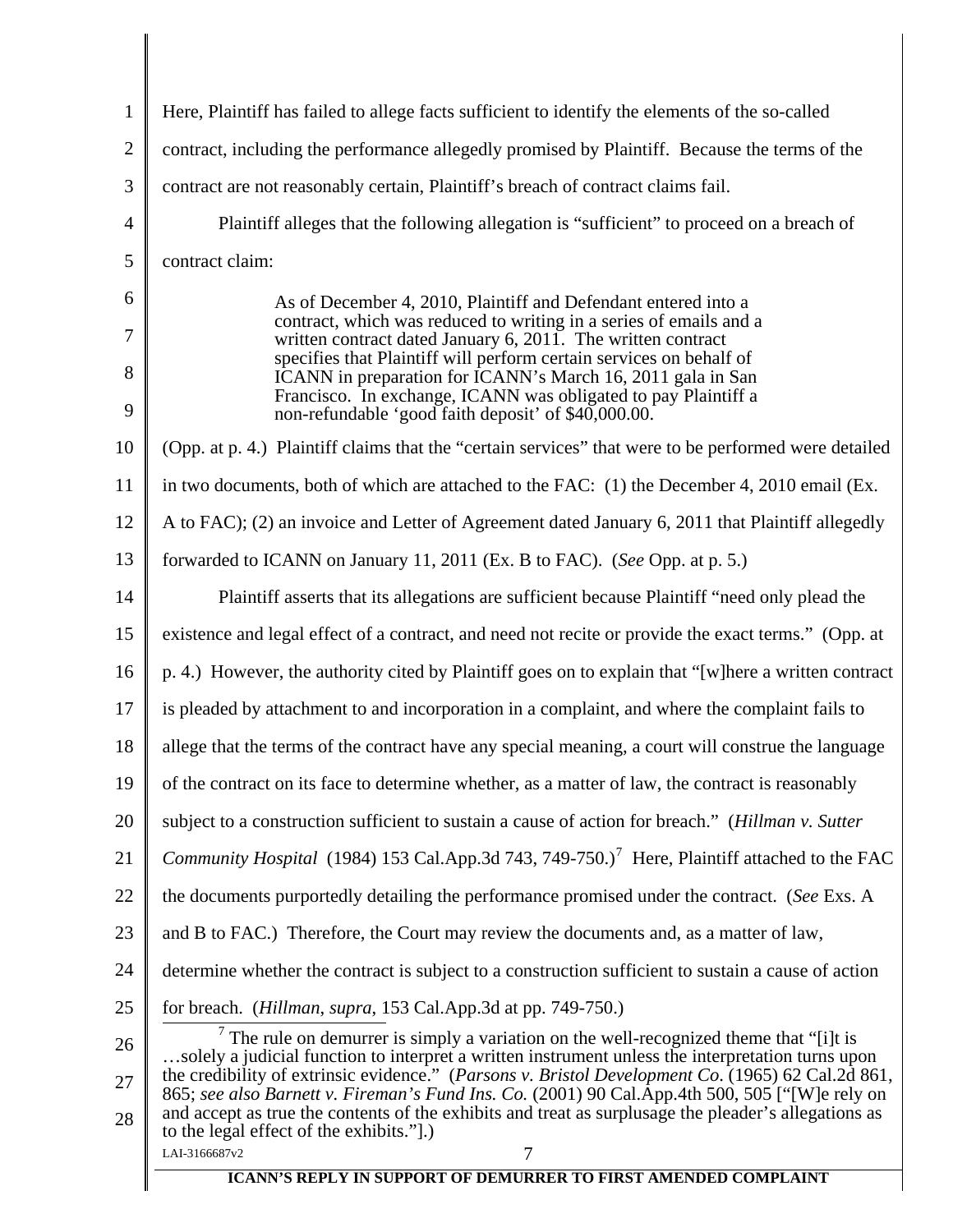<span id="page-11-0"></span>

| $\mathbf{1}$   | Neither the December 4, 2010 email (Ex. A to FAC) nor the January 6, 2011 invoice and                                                                                                            |  |  |
|----------------|--------------------------------------------------------------------------------------------------------------------------------------------------------------------------------------------------|--|--|
| $\overline{2}$ | Letter of Agreement (Ex. B to FAC) provides a basis for determining what obligations the parties                                                                                                 |  |  |
| $\mathfrak{Z}$ | to the purported contract might have agreed to. The December 4, 2010 email is nothing more                                                                                                       |  |  |
| $\overline{4}$ | than Ms. Roger's brainstorming exercise regarding various themes and ideas for a potential event.                                                                                                |  |  |
| $\mathfrak{S}$ | There is no articulation of what services Plaintiff allegedly promised to perform or the cost for                                                                                                |  |  |
| 6              | such services. It is impossible to discern the elements of the "contract" from this document.                                                                                                    |  |  |
| $\overline{7}$ | The January 6, 2011 invoice is likewise devoid of any statement detailing the performance                                                                                                        |  |  |
| 8              | promised by Plaintiff under the "contract." The invoice provides as follows: "50% of total event                                                                                                 |  |  |
| $\overline{9}$ | costs due upon signature, representing \$40,000.00 non-refundable good faith deposit, venue $\&$                                                                                                 |  |  |
| 10             | vendor deposits, site inspection, collateral design and print production to include monies on                                                                                                    |  |  |
| 11             | account at Corporate Concepts." (Ex. B to FAC.) There is no articulation of what services                                                                                                        |  |  |
| 12             | Plaintiff allegedly would be required to perform under the so-called contract in exchange for the                                                                                                |  |  |
| 13             | amount set forth in the invoice. (Ibid.)                                                                                                                                                         |  |  |
| 14             | Like the December 4, 2010 email and January 6, 2011 invoice, the Letter of Agreement                                                                                                             |  |  |
| 15             | does not articulate the specific performance promised by Plaintiff. (Ex. B to FAC [providing only                                                                                                |  |  |
| 16             | a vague reference to "Pre Program Services" and "On Site Services"].) <sup>8</sup> Moreover, the Letter of                                                                                       |  |  |
| 17             | Agreement is addressed to Ms. Roger of SF Bay ISOC, not ICANN. (Ibid.) The Letter of                                                                                                             |  |  |
| 18             | Agreement itself therefore could not put ICANN on notice that Ms. Roger was holding herself out                                                                                                  |  |  |
| 19             | as ICANN's agent and contracting purportedly on ICANN's behalf. And, of course, neither                                                                                                          |  |  |
| 20             | Plaintiff, ICANN nor Ms. Roger (or any other representative of SF Bay ISOC) signed the Letter                                                                                                    |  |  |
| 21             | of Agreement, which negates Plaintiff's contention that its terms were agreed to by the parties.                                                                                                 |  |  |
| 22             | In short, neither the December 4, 2010 email or the January 6, 2011 invoice and Letter of                                                                                                        |  |  |
| 23             | Agreement provides a basis for determining what obligations the parties have agreed to; it is                                                                                                    |  |  |
| 24             | therefore impossible to determine whether those obligations have been breached. Accordingly,                                                                                                     |  |  |
| 25             | $8$ The FAC is not clear as to whether ICANN actually received the January 6, 2011 Letter                                                                                                        |  |  |
| 26             | of Agreement. Specifically, while Exhibit B to the FAC combines the January 6, 2011 Letter of<br>Agreement and the invoice, Plaintiff alleges only that "[a]t Ms. Roger's request, [Plaintiff]   |  |  |
| 27             | forwarded the <u>invoice</u> to ICANN on January 11, 2011." (FAC ¶18, emphasis added.) There is<br>no allegation that the Letter of Agreement was likewise forwarded to ICANN. Even if Plaintiff |  |  |
| 28             | alleges that ICANN was sent the Letter of Agreement, it still would not be sufficient to help the<br>FAC withstand demurrer for the reasons explained herein.                                    |  |  |
|                | 8<br>LAI-3166687v2                                                                                                                                                                               |  |  |
|                | <b>ICANN'S REPLY IN SUPPORT OF DEMURRER TO FIRST AMENDED COMPLAINT</b>                                                                                                                           |  |  |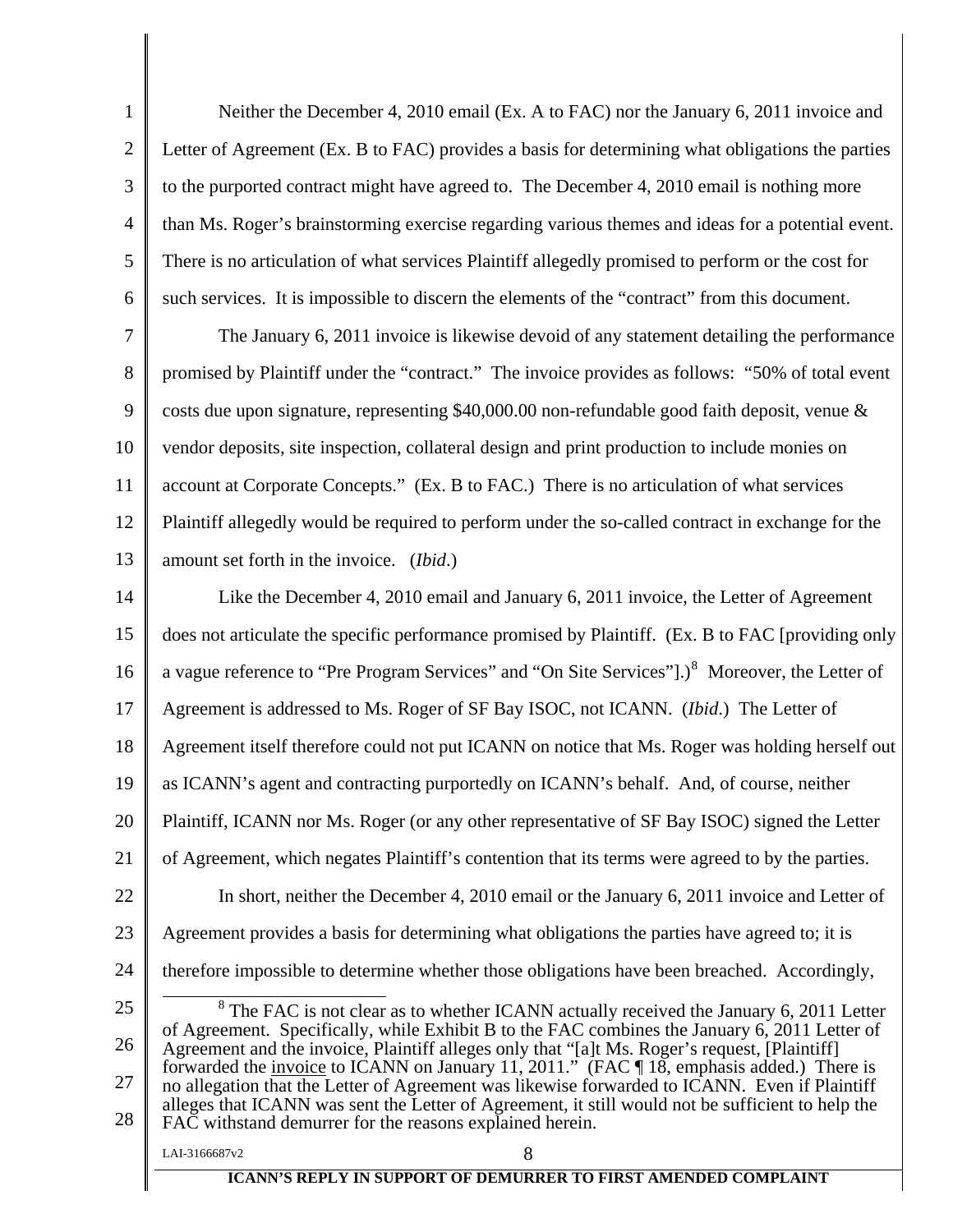1 2 3 4 5 6 7 none of these documents support the existence of a valid contract and Plaintiff's First and Second Causes of Action must be dismissed. (*Weddington Productions, Inc.*, *supra*, 60 Cal.App.4th at pp. 811-812; *see also* 1 Williston on Contracts (4th ed. 1990) § 4:18, p. 414 ["It is a necessary requirement that an agreement, in order to be binding, must be sufficiently definite to enable the courts to give it an exact meaning."]; Cal. Civ. Code, § 3390, subd. 5 [A contract is not specifically enforceable unless the terms are "sufficiently certain to make the precise act which is to be done clearly ascertainable.".)<sup>[9](#page-12-0)</sup>

8

9

## **C. Plaintiff's Third Cause Of Action For Goods And Services Rendered Must Be Dismissed For The Same Reasons Plaintiff's Breach Of Contract Claims Fail.**

10 11 12 13 14 15 16 17 18 19 20 21 22 23 24 25 26 27 28  $\overline{a}$ Plaintiff's common count for goods and services rendered is premised on the same facts and seeks the same recovery demanded in Plaintiff's breach of contract claims. Case law is clear that where a common count is used as an alternative way of seeking the same recovery demanded in a specific cause of action, and is based on the same facts, the common count is demurrable if the cause of action is demurrable. (*Zumbrun v. Univ. of Southern Cal.* (1972) 25 Cal.App.3d 1, 14 ["'[I]f plaintiff is not entitled to recover under one count in a complaint wherein all the facts upon which his demand is based are specifically pleaded, it is proper to sustain a demurrer to a common count set forth in the complaint, the recovery under which is obviously based on the set of facts specifically pleaded in the other count.'"].) Thus, Plaintiff's common count for goods and services rendered must fall with its First and Second Causes of Action. Dismissal is appropriate for the same reasons articulated above in Sections II.A and II.B. **D. Plaintiff's Fourth Cause Of Action For Negligent Misrepresentation Fails Because Plaintiff Has Not Sufficiently Alleged "Justifiable Reliance."**  ICANN demurred to Plaintiff's Fourth Cause of Action for negligent misrepresentation because Plaintiff failed to allege facts sufficient to establish justifiable reliance by Plaintiff on Ms. Roger's alleged representations that she was authorized to contract on ICANN's behalf. (Demurrer at pp. 8-9; *see also Apollo Capital Fund, LLC v. Roth Capital Partners, LLC* (2007) <sup>9</sup> Plaintiff does not refute ICANN's contention on demurrer that a condition precedent to Ms. Roger's ability to execute any "contract" with Plaintiff was never satisfied. (Demurrer at p. 7, fn. 6.) Thus, there is no contract. Plaintiff's First and Second Causes of Action for breach of contract should be dismissed on this basis alone.

**ICANN'S REPLY IN SUPPORT OF DEMURRER TO FIRST AMENDED COMPLAINT**

<span id="page-12-0"></span> $LAI-3166687v2$  9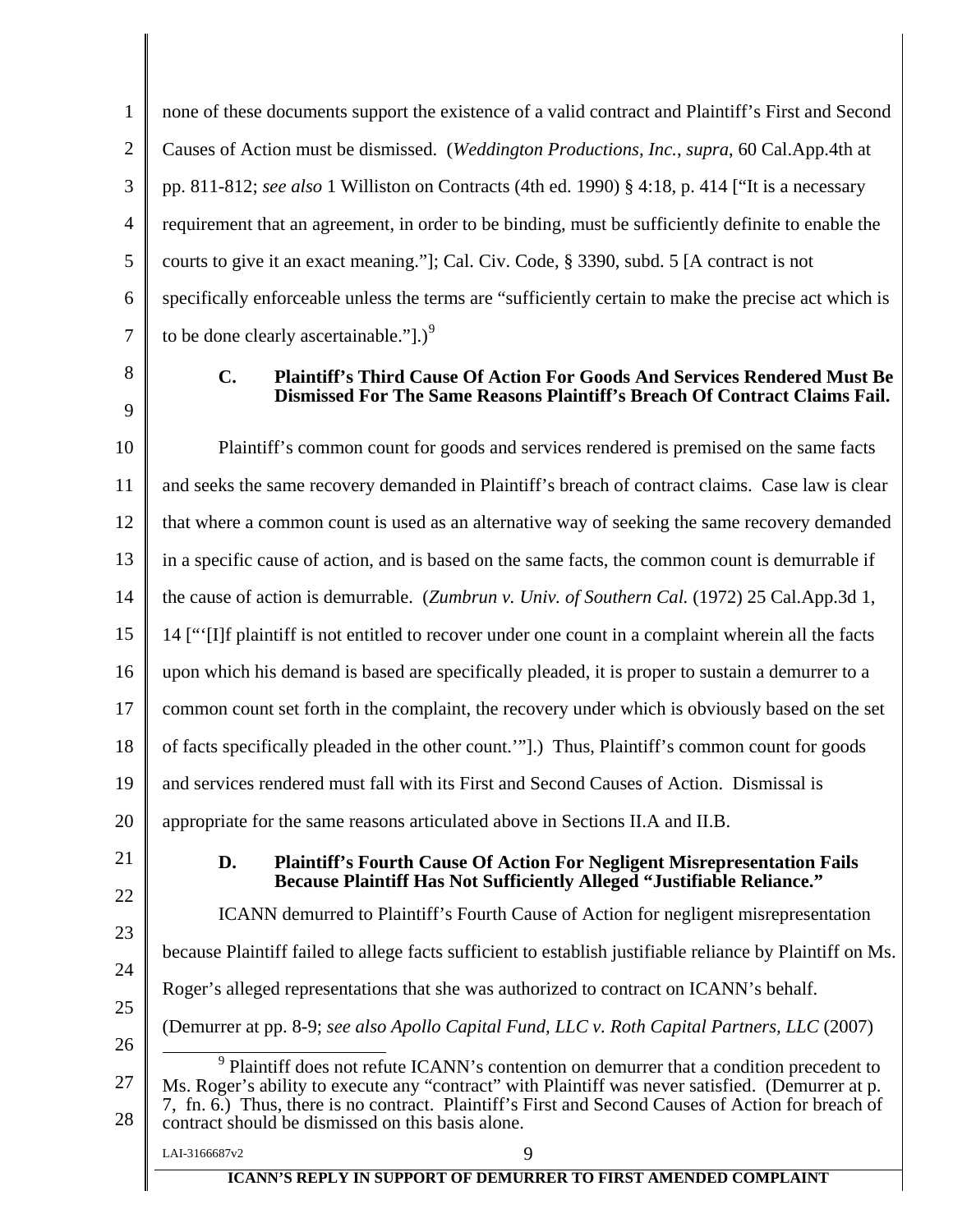<span id="page-13-0"></span>1 2 3 4 5 6 158 Cal.App.4th 226 ["justifiable reliance on the misrepresentation" is a required element of negligent misrepresentation].) In opposing ICANN's demurrer to Plaintiff's claim for negligent misrepresentation, Plaintiff relies on the same four "facts" proffered by Plaintiff to support a finding of ostensible agency, claiming that such facts also support a finding that Plaintiff was justified in relying on Ms. Roger's statements—albeit without citation to any supporting legal authority. (Opp. at pp. 2-4.)

7 8 9 10 11 12 13 14 15 16 17 18 19 20 21 For the reasons set forth above in Section II.A and in ICANN's demurrer (Demurrer at pp. 8-9), any statements made by the purported agent Ms. Roger to Plaintiff do not support a finding that Plaintiff could justifiably rely on Ms. Roger's alleged statements to establish that ICANN had any intention to retain Plaintiff. Again, ICANN did not do—and is not alleged to have done anything to cause Plaintiff to believe that Ms. Roger was ICANN's agent. (*See Lindsay-Field*, *supra*, 36 Cal.App.4th at p. 1734 ["there must be evidence of conduct by the principal which causes a third party reasonably to believe the agent has authority"].) Nor could Plaintiff justifiably rely on ICANN's "silence" in response to Ms. Roger's December 8, 2010 email in order to demonstrate what ICANN intended. As noted, ICANN's "silence" in response to a single reference by Ms. Roger to "our event planner" without any further articulation as to the context, particularly where the email was not directed to ICANN, is not enough to warrant a finding that Plaintiff was justified in believing that Ms. Roger was authorized to contract on ICANN's behalf. (*See* FAC ¶ 11.) Plaintiff fails to cite any controlling case law supporting its contention that silence in the face of such a passing remark is sufficient to establish justifiable reliance.

22

Plaintiff's Fourth Cause of Action for negligent misrepresentation therefore fails as well.

23

## **III. CONCLUSION**

24 25 26 27 For the foregoing reasons and because further amendment would be futile, ICANN respectfully moves this Court to dismiss the FAC in its entirety with prejudice. (*See, e.g., Vaillette v. Fireman's Fund Insurance Co.* (1993) 18 Cal.App.4th 680, 685 [dismissal without leave to amend is appropriate when "in all probability, amendment would be futile"].)

28